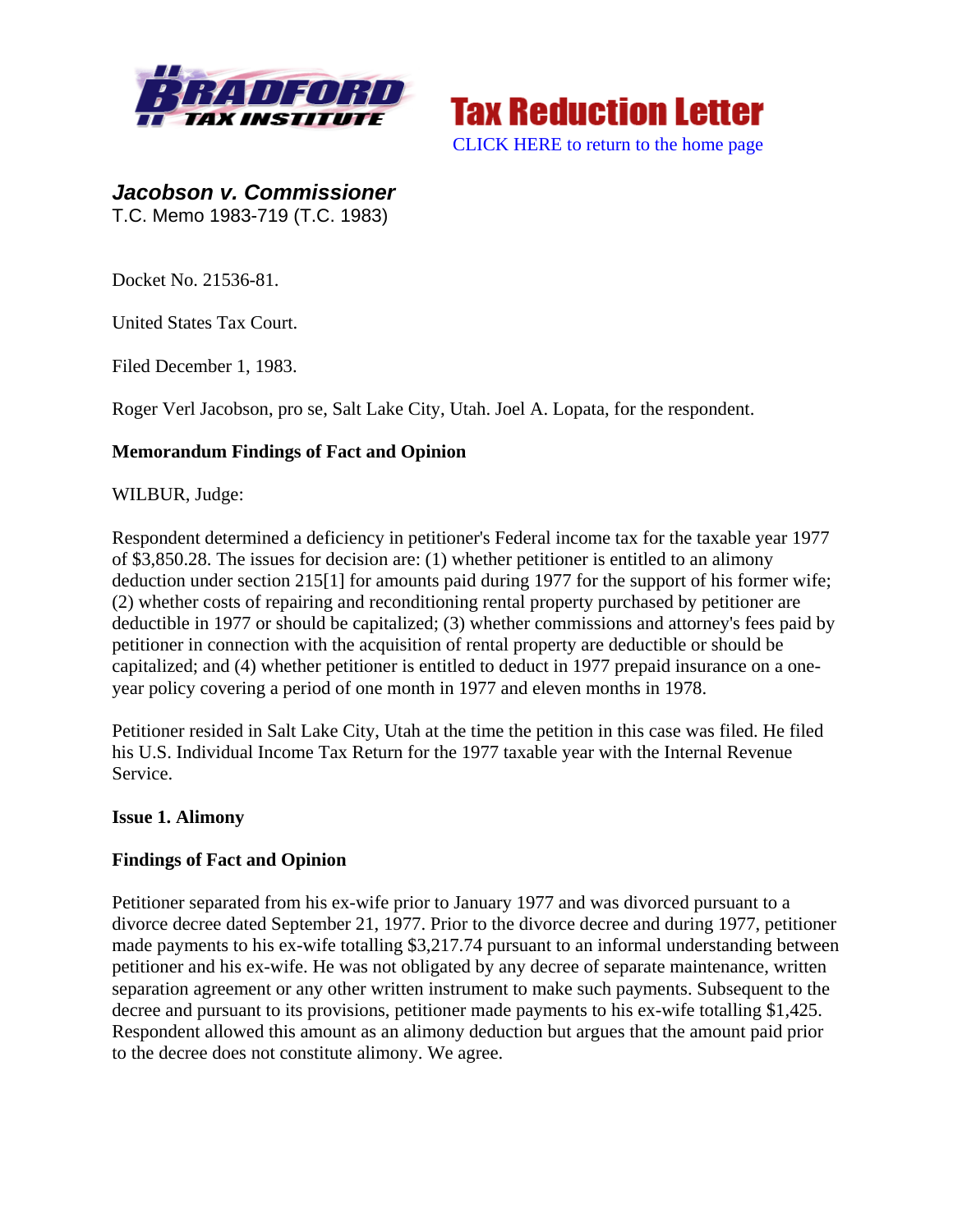Section 215(a) provides that alimony or support and maintenance payments which are includable in the gross income of the wife under section 71 shall be allowed as a deduction to the husband within his taxable year.

There is no evidence showing a separate maintenance decree or a support decree which required petitioner to make alimony payments before the divorce decree of September 21, 1977. See sections  $71(a)(1)$  and  $71(a)(3)$ . Thus, if petitioner is entitled to deduct any payments he made to his ex-wife before September 21, 1977, the payments must be includable in her gross income under section  $71(a)(2)$ , which provides:

(2) WRITTEN SEPARATION AGREEMENT. — If a wife is separated from her husband and there is a written separation agreement executed after the date of the enactment of this title, the wife's gross income includes periodic payments (whether or not made at regular intervals) received after such agreement is executed which are made under such agreement and because of the marital or family relationship (or which are attributable to property transferred, in trust or otherwise, under 501\*501 such agreement and because of such relationship). This paragraph shall not apply if the husband and wife make a single return jointly.

Petitioner conceded that there was no written separation agreement which provides for the alimony payments he seeks to deduct. The language of section  $71(a)(2)$  clearly requires a written agreement. See section 1.71-1(b)(2)(i), Income Tax Regs., which provides in part: "The periodic payments must be made under the terms of the written separation agreement after its execution and because of the marital or family relationship." In Herring v. Commissioner [Dec. 33,827], 66 T.C. 308, 311 (1976), we stated:

Section 71(a) applies only to payments made to a spouse or former spouse because of the family or marital relationship in recognition of the general obligation of support which is made specific by a decree or written agreement or instrument. Sec. 1.71-1(b)(4), Income Tax Regs. Payments made pursuant to an oral agreement simply do not satisfy the requirements of Section 71(a). The need for formal actions is apparent. In absence of such requirements, disputes would often arise as to the character of the payments, due to the fact that whether the payments are deductible to the transferor is dependent upon whether they are includable in the gross income of the transferee. \* \* \* [Emphasis in original.]

See also Bogard v. Commissioner [Dec. 31,570], 59 T.C. 97, 101 (1972); Clark v. Commissioner [Dec. 26,069], 40 T.C. 57, 59 (1963).

It is unfortunate that the statutory requirements were not complied with here. Petitioner's sincerity and integrity were apparent at trial. The amounts petitioner paid to his former wife were no less in the nature of support than are amounts paid under more precise and formal agreements. However, Congress has imposed safeguards and restricted alimony deductions to certain enumerated situations with well-defined provisions. The support arrangement herein does not meet those requirements.[2]

Accordingly, petitioner is not entitled to the deduction for payments made to his former wife before the divorce decree.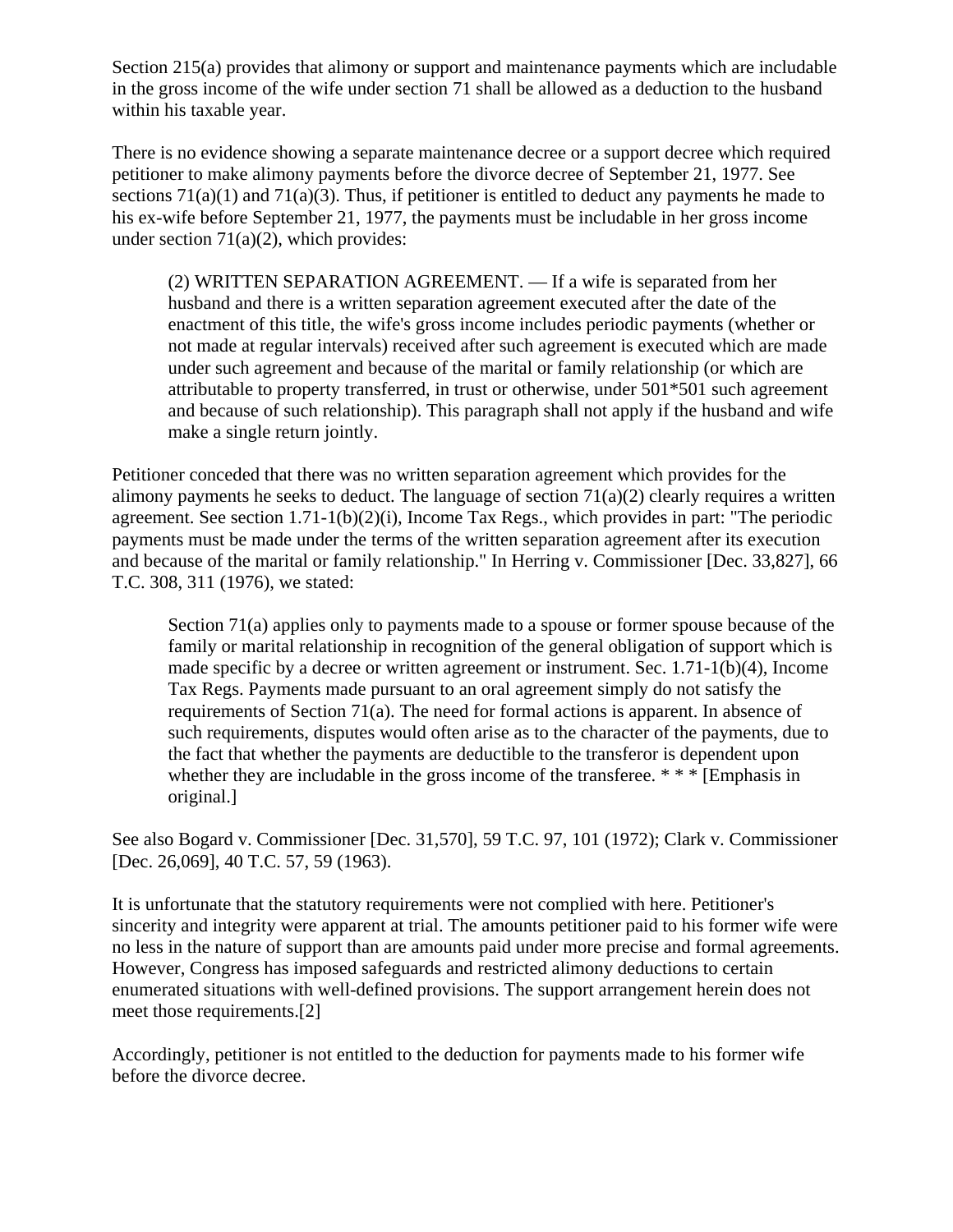## **Issue 2. Repairs**

## **Findings of Fact and Opinion**

In November 1977, petitioner purchased a four-unit house for rental purposes at a cost of \$30,000. At the time of purchase, one of the units was being rented while the other three were vacant. The property as a whole was in disrepair.

Petitioner paid \$6,247 to a contractor who made various repairs to the property. The repairs included trimming limbs from the trees that had been rubbing the roof; repairing water damage in the units; patching holes in the walls; repairing damaged electrical wiring; cleaning the carpeting, floors, and the exterior of the property; repairing the front porch; replacing electrical fixtures; and installing new cabinet doors and a formica countertop in one of the kitchens.

Petitioner claimed a deduction in 1977 of \$6,247 for the reconditioning expenses. While respondent does not question the legitimacy or the substantiation of any of the claimed expenses, he claims that such expenditures should be capitalized. Petitioner claims that the expenses were currently deductible. Thus, we must determine whether the claimed expenses are currently deductible business expenses under section 162 or whether such expenses are capital expenditures under section 263.

Section 263(a) provides that no current deduction shall be allowed for capital expenditures. It is necessary to take into consideration the purpose for which an expenditure is made in determining whether such expenditure is capital in nature or constitutes a current expense. Oberman Manufacturing Co.v. Commissioner [Dec. 28,334], 47 T.C. 471, 482 (1967); Illinois Merchants Trust Co.v. Commissioner [Dec. 1452], 4 B.T.A. 103 (1926). The cost of incidental repairs which neither materially add to the value of the property nor appreciably prolong its life, but keep it in an ordinarily efficient operating condition, may be deducted as an expense under section 162. Such expenditures are distinguishable from those for replacements, alterations, improvements or additions which prolong the useful life of the property, increase its value or make it adaptable to a different use. Sections  $1.162-4$  and  $1.263(a)-1(a)(1)$ , Income Tax Regs.; Oberman Manufacturing Co.v. Commissioner, supra; Jones v. Commissioner [Dec. 21,098], 24 T.C. 563 (1955), affd. [57-1 USTC ¶ 9517], 242 F. 2d 616 (5th Cir. 1957); H.S. Crocker Co., Inc. v. Commissioner [Dec. 4820], 15 B.T.A. 175 502\*502 (1929); Illinois Merchants Trust Co.v. Commissioner, supra.

Petitioner submitted into evidence a proposal drawn up by a handyman for certain work to be performed on the property. In addition, petitioner testified as to the nature and purpose of the work performed. We found his testimony to be credible.

Petitioner's testimony established that his purpose in having the work done to the house was to keep the property in an operating condition over its probable useful life for the uses for which it was purchased, and not to prolong the life of such property or make it adaptable to a different use. Although the property was in poor condition at the time of purchase, one of the units was in fact being rented at that time. Petitioner simply wished to perform minor repairs on the property to make it more suitable for rental purposes. Indeed, the evidence indicates that most of the work consisted of "incidental repairs" necessary to keep the building in an "ordinarily efficient operating condition." Section 1.162-4, Income Tax Regs. Thus, we do not believe that the work performed on the property was part of a general plan of renovation on a piece of property that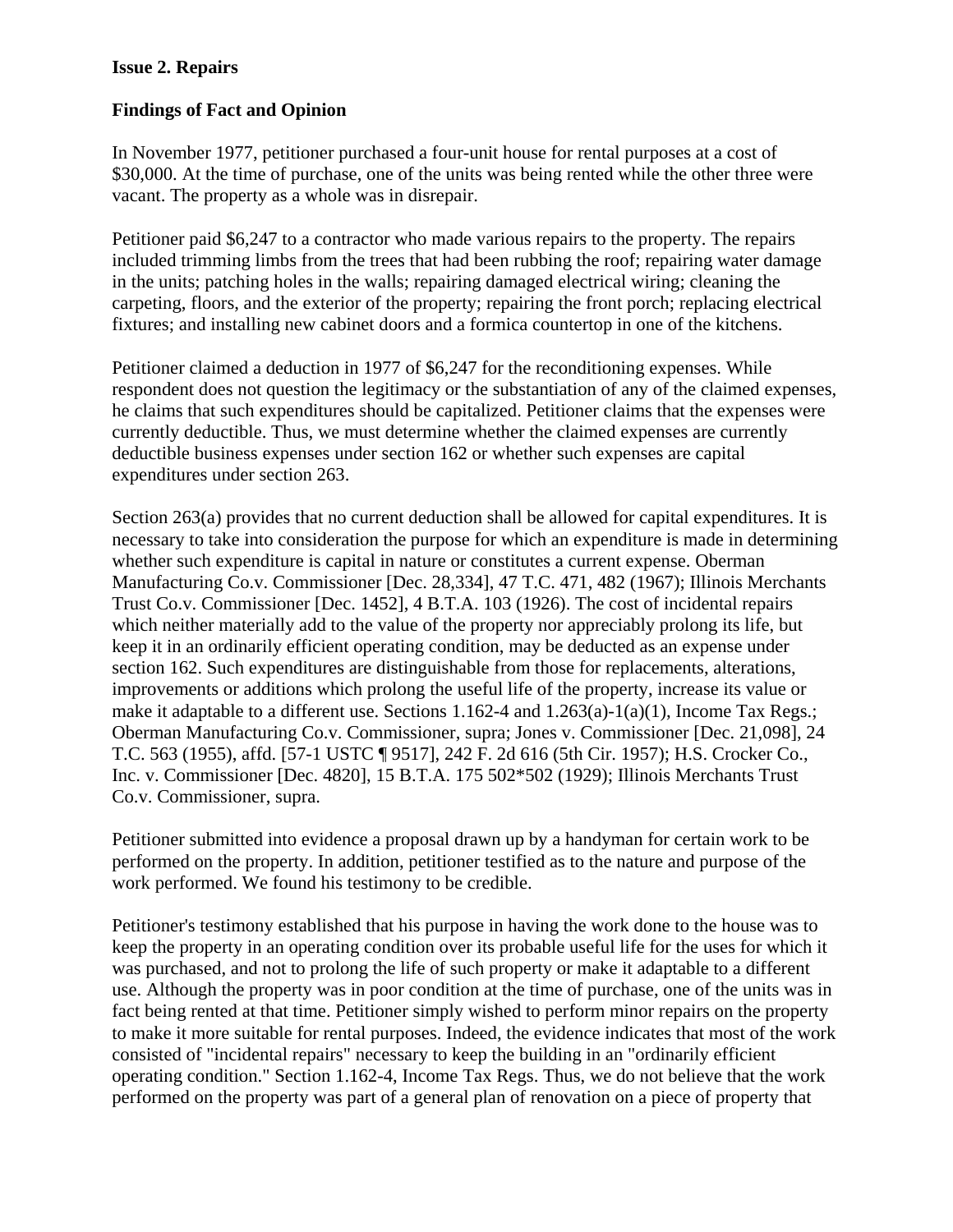had lost its commercial usefulness. Cf. Stoeltzing v. Commissioner [59-1 USTC ¶ 9444], 266 F. 2d 374 (3d Cir. 1959), affg. a Memorandum Opinion of this Court [Dec. 23,033(M)], and Jones v. Commissioner, supra (repairs which were part of overall plan of renovation and restoration of uninhabitable building must be capitalized).

Nor, in our opinion, did the work materially add to the value of the property within the meaning of the regulations. While the repairs properly performed may have added value as compared with the situation existing at the time petitioner purchased the building, it did not materially enhance the value, use, life expectancy, strength, or capacity as compared with the status of the asset prior to the condition necessitating the expenditures. Oberman Manufacturing Co.v. Commissioner, supra at 482-483; Plainfield-Union Water Co.v. Commissioner [Dec. 25,740], 39 T.C. 333 (1962). In so concluding, we note that the repairs cost only \$6,247 as compared to the \$30,000 petitioner paid for the building. Cf. Stoeltzing v. Commissioner, supra at 376 ("It seems hardly probable that as a matter of business an owner would expend \$22,000, 200 percent more than the cost ascribed to the building, without materially adding to the value of his property and appreciably prolonging its life").

The record herein discloses the total amount expended by petitioner and the nature of the expenditures. Petitioner was charged a lump sum for all work done on the property and there was no breakdown for each item. The record indicates that most of the amount was expended for cleaning and repairing the property. These simple maintenance expenses are currently deductible. However, it appears that part of such expenditures were made for new cabinet doors, electrical fixtures, and kitchen counters. Expenses for such items must be capitalized and depreciated over their expected useful life.

Since the record is not precise as to the specific cost of each item of repair, we will make a rough approximation of the amounts to which petitioner is entitled to as deductions. Cohan v. Commissioner [2 USTC ¶ 489], 39 F. 2d 540 (2d Cir. 1930). We conclude that \$5,000 of such expenses are currently deductible while the remainder must be capitalized.

# **Issues 3 & 4. Commissions, Legal Fees, Insurance Premiums**

# **Findings of Fact and Opinion**

Petitioner paid the seller's commission expense of \$1,800 and an attorney's fee of \$250 in connection with the purchase of the rental property. Petitioner also paid \$442 during 1977 for twelve months insurance starting December 1, 1977. Respondent disallowed deductions claimed in 1977 for the sales commission, the attorney's fee and for the portion of the insurance expense allocable to the 1978 taxable year. Respondent's determination on these points must be upheld.

Commissions and legal fees paid in connection with the acquisition of property represent part of the cost of the property acquired and are treated as capital expenditures. Bankers Union Life Insurance Co.v. Commissioner [Dec. 32,731], 62 T.C. 661, 682 (1974); Smith v. Commissioner [Dec. 30,390], 55 T.C. 133 (1970); Hunt v. Commissioner [Dec. 12,849], 47 B.T.A. 829 (1942); Livingood v. Commissioner [Dec. 7440], 25 B.T.A. 585 (1932). See United States v. Hilton Hotels Corp. [70-1 USTC ¶ 9349], 397 U.S. 580 (1970); Woodward v. Commissioner [70-1 USTC ¶ 9348], 397 U.S. 572 (1970). Such expenses are therefore added to the basis of the property acquired 503\*503 for the purposes of computing depreciation deductions and gain or loss on its ultimate disposition. See Gunn v. Commissioner [Dec. 28,645], 49 T.C. 38, 52 (1967).